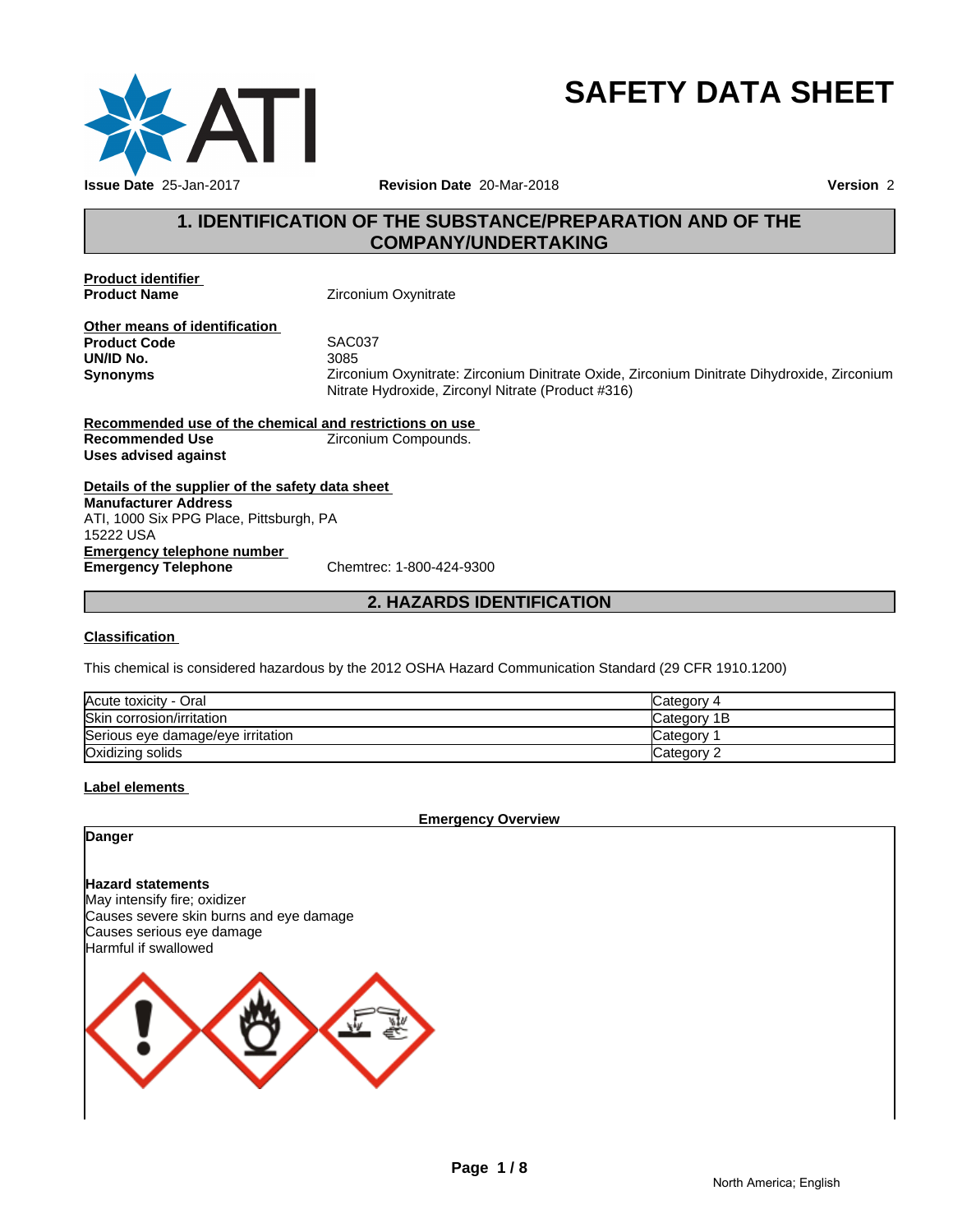**Appearance Powder Physical state Solid <b>Physical state Solid Odor Pungent, Slight nitric** 

#### **Precautionary Statements - Prevention**

Wear protective gloves/protective clothing/eye protection Do not breathe dust/gas/mist Do not eat, drink or smoke when using this product Wash hands thoroughly after handling Keep away from heat/sparks/open flames/hot surfaces. - No smoking Store away from flammable substances, reducing agents, metal powders, and organic materials.

#### **Precautionary Statements - Response**

IF SWALLOWED: Rinse mouth. Do NOT induce vomiting. Immediately call a POISON CENTER or doctor/physician

IF ON SKIN (or hair): Brush off loose particles from skin, Remove/Take off immediately all contaminated clothing, Rinse skin with water/shower

IF INHALED: Remove victim to fresh air and keep at rest in a position comfortable for breathing

IF IN EYES: Rinse cautiously with water for several minutes. Remove contact lenses, if present and easy to do. Continue rinsing Wash contaminated clothing before reuse

In case of fire: Use Water spray, fog or regular foam for extinction

#### **Precautionary Statements - Storage**

Store in a dry place. Store in corrosion-resistant container.

#### **Precautionary Statements - Disposal**

Dispose of contents/container to an approved waste disposal plant

#### **Hazards not otherwise classified (HNOC)**  Not applicable **Other Information**

# **3. COMPOSITION/INFORMATION ON INGREDIENTS**

.

**Synonyms** Zirconium Oxynitrate: Zirconium Dinitrate Oxide, Zirconium Dinitrate Dihydroxide, Zirconium Nitrate Hydroxide, Zirconyl Nitrate (Product #316).

| Chemical<br>' Name                          | No<br>.                                       | $\mathbf{a}$<br><b>Wei</b><br>. <del>.</del><br>זחנ |
|---------------------------------------------|-----------------------------------------------|-----------------------------------------------------|
| <i>L</i> irconium<br>. Dinitrate<br>√ Oxide | $\sim$<br>0000<br>эσ<br><u>~ი-ხხ-ა</u><br>30Z | ~<br>suu<br>ن ن∙                                    |

# **4. FIRST AID MEASURES**

.

| <b>First aid measures</b>                                   |                                                                                                                                                            |
|-------------------------------------------------------------|------------------------------------------------------------------------------------------------------------------------------------------------------------|
| Eye contact                                                 | Flush with water for 15 minutes. See a physician.                                                                                                          |
| <b>Skin Contact</b>                                         | Brush off loose particles from skin. Remove/Take off immediately all contaminated clothing.<br>Rinse skin with water/shower.                               |
| <b>Inhalation</b>                                           | IF INHALED: Remove victim to fresh air and keep at rest in a position comfortable for<br>breathing. Call a physician or poison control center immediately. |
| Ingestion                                                   | Do NOT induce vomiting. Have patient drink large quantities of water if able. Call Physician<br>immediately for further instructions.                      |
| Most important symptoms and effects, both acute and delayed |                                                                                                                                                            |
| <b>Symptoms</b>                                             | May cause acute gastrointestinal effects if swallowed. Contact with moist skin may cause<br>skin burns. May cause breathing difficulties if inhaled.       |

#### **Indication of any immediate medical attention and special treatment needed**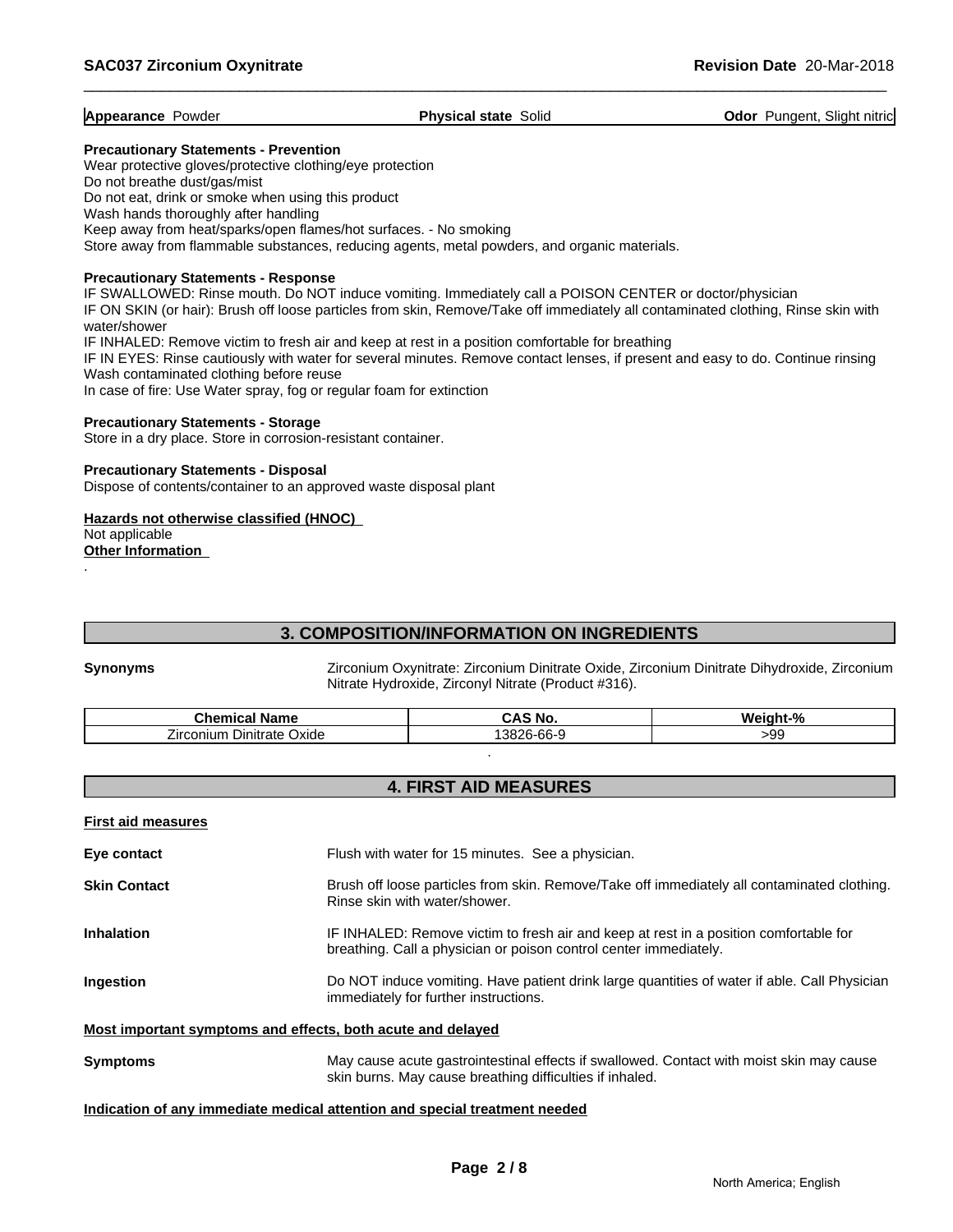#### **Note to physicians** Treat symptomatically.

# **5. FIRE-FIGHTING MEASURES**

#### **Suitable extinguishing media**

Material is a strong oxidizer but is itself not flammable. Water spray or fog is preferred; if water not available use dry chemical, CO2 or regular foam.

**Unsuitable extinguishing media** None.

#### **Specific hazards arising from the chemical**

This is a strong oxidizer and will react vigorously or explosively with many materials including organic materials, such as wood and paper, and flammable metals.

**Hazardous combustion products**Nitrogen oxide gases may cause respiratory and/or eye irritation.

**Explosion data Sensitivity to Mechanical Impact** None. **Sensitivity to Static Discharge** None.

#### **Protective equipment and precautions for firefighters**

Firefighters should wear self-contained breathing apparatus and full firefighting turnout gear.

#### **6. ACCIDENTAL RELEASE MEASURES**

#### **Personal precautions, protective equipment and emergency procedures**

| Use personal protective equipment as required.                                                                                                                                                                                    |
|-----------------------------------------------------------------------------------------------------------------------------------------------------------------------------------------------------------------------------------|
| Use personal protective equipment as required. Follow Emergency Response Guidebook,<br>Guide No. 140.                                                                                                                             |
|                                                                                                                                                                                                                                   |
| Collect spillage to prevent release to the environment.                                                                                                                                                                           |
| Methods and material for containment and cleaning up                                                                                                                                                                              |
| Prevent further leakage or spillage if safe to do so.                                                                                                                                                                             |
| Sweep or shovel material into dry containers. Avoid creating uncontrolled dust. Wash the<br>spill location thoroughly with water. Respiratory protection may be needed. Skin and eye<br>protection should be used during cleanup. |
|                                                                                                                                                                                                                                   |

### **7. HANDLING AND STORAGE**

#### **Precautions for safe handling**

**Advice on safe handling** Handle in accordance with good industrial hygiene and safety practice. Protect from moisture: Reacts with water. Ensure adequate ventilation, especially in confined areas. Handle under inert gas such as nitrogen or argon to maintain the integrity of the product.

#### **Conditions for safe storage, including any incompatibilities**

| <b>Storage Conditions</b> | Keep away from heat, sparks, flame and other sources of ignition (i.e., pilot lights, electric<br>motors and static electricity). Store away from flammable substances, reducing agents,<br>metal powders, and organic materials. Keep in properly labeled containers. Keep in a dry,<br>cool and well-ventilated place. Protect from direct sunlight. Containers may become<br>pressurized. Handle and open container with care. |
|---------------------------|-----------------------------------------------------------------------------------------------------------------------------------------------------------------------------------------------------------------------------------------------------------------------------------------------------------------------------------------------------------------------------------------------------------------------------------|
| Incompatible materials    | Water, alcohols, phenols, and amines. Rubber, coatings, and some plastics. Flammable                                                                                                                                                                                                                                                                                                                                              |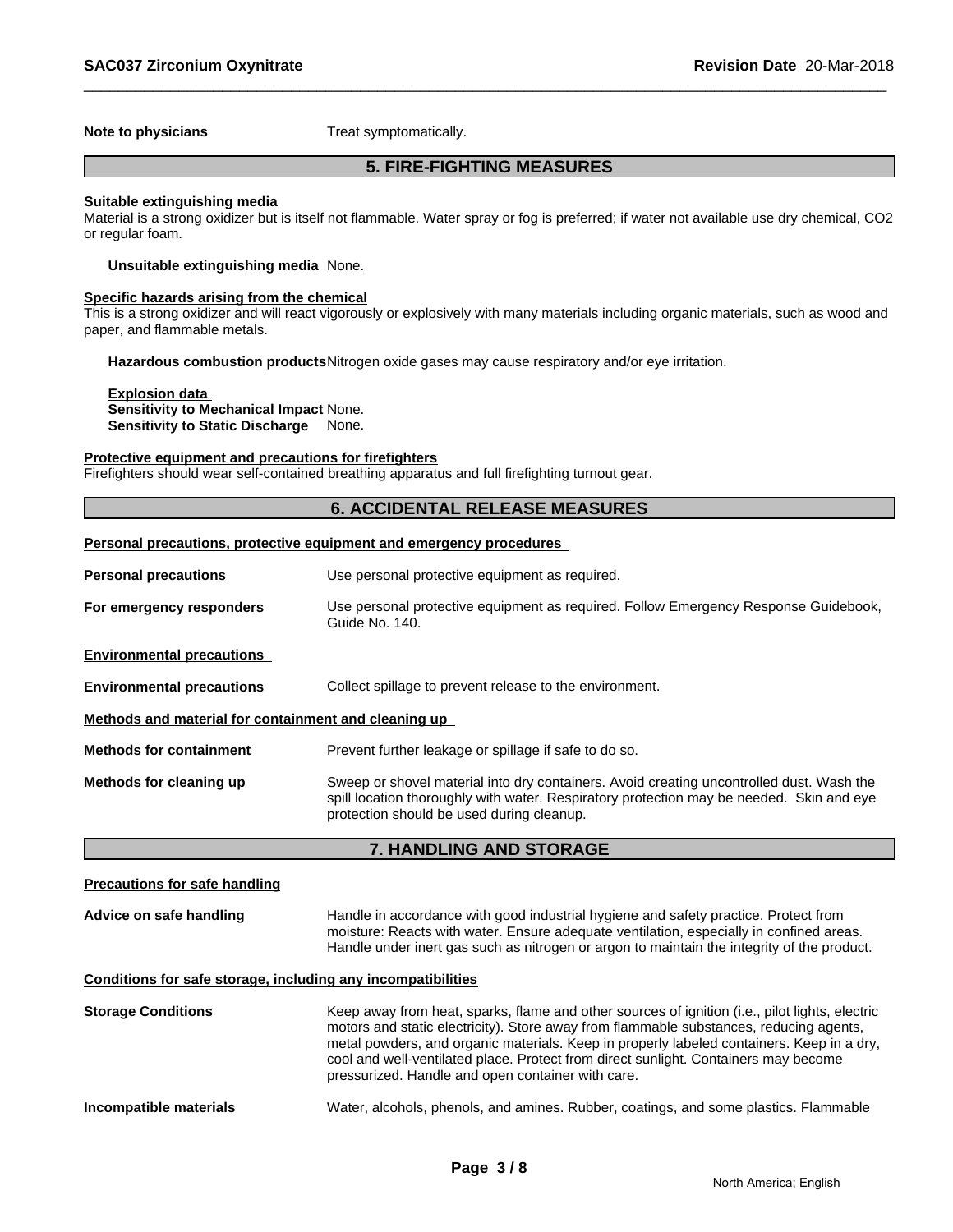substances, reducing agents, metal powders, and organic materials. Reacts with metals to produce heat and corrosive gases.

# **8. EXPOSURE CONTROLS/PERSONAL PROTECTION**

#### **Control parameters**

| STEL: 10 mg/m <sup>3</sup> Zr<br>$\overline{\text{TWA}}$ : 5 mg/m <sup>3</sup> Zr<br>Zirconium Dinitrate Oxide<br>(vacated) STEL: 10 mg/m <sup>3</sup> Zr<br>13826-66-9<br>TWA: $5 \text{ mg/m}^3$ Zr                                                                                                                                                                                                            |  |
|------------------------------------------------------------------------------------------------------------------------------------------------------------------------------------------------------------------------------------------------------------------------------------------------------------------------------------------------------------------------------------------------------------------|--|
|                                                                                                                                                                                                                                                                                                                                                                                                                  |  |
|                                                                                                                                                                                                                                                                                                                                                                                                                  |  |
| <b>Appropriate engineering controls</b>                                                                                                                                                                                                                                                                                                                                                                          |  |
| Avoid generation of uncontrolled particles. Local exhaust ventilation during processing is<br><b>Engineering Controls</b><br>recommended.                                                                                                                                                                                                                                                                        |  |
| Individual protection measures, such as personal protective equipment                                                                                                                                                                                                                                                                                                                                            |  |
| If a risk of eye injury or irritation is present, appropriate eye protection is recommended; for<br>Eye/face protection<br>example, tight-fitting goggles, foam-lined safety glasses, face shield, or other protective<br>equipment that shields the eyes.                                                                                                                                                       |  |
| Wear impervious protective clothing, including boots, gloves, lab coat, apron or coveralls,<br>Skin and body protection<br>as appropriate, to prevent skin contact.                                                                                                                                                                                                                                              |  |
| <b>Respiratory protection</b><br>When particulates/fumes/gases are generated and if exposure limits are exceeded or<br>irritation is experienced, proper approved respiratory protection should be worn.<br>Positive-pressure supplied air respirators may be required for high airborne contaminant<br>concentrations. Respiratory protection must be provided in accordance with current local<br>regulations. |  |
| Handle in accordance with good industrial hygiene and safety practice.<br><b>General Hygiene Considerations</b>                                                                                                                                                                                                                                                                                                  |  |

# **9. PHYSICAL AND CHEMICAL PROPERTIES**

#### **Information on basic physical and chemical properties**

| <b>Physical state</b><br>Appearance<br><b>Color</b>                                                                                                                                                                          | Solid<br>Powder<br>white | Odor<br><b>Odor threshold</b>                                         | Pungent, Slight nitric |
|------------------------------------------------------------------------------------------------------------------------------------------------------------------------------------------------------------------------------|--------------------------|-----------------------------------------------------------------------|------------------------|
| <b>Property</b><br>рH<br>Melting point/freezing point<br>Boiling point / boiling range<br><b>Flash point</b><br><b>Evaporation rate</b><br>Flammability (solid, gas)                                                         | <b>Values</b><br>$<$ 1   | Remarks • Method<br>Not applicable<br>Not applicable<br>Not flammable |                        |
| <b>Flammability Limit in Air</b><br><b>Upper flammability limit:</b><br>Lower flammability limit:<br>Vapor pressure<br>Vapor density<br><b>Specific Gravity</b><br><b>Water solubility</b>                                   | 1.7<br>Soluble in water  | Not applicable<br>Not applicable                                      |                        |
| Solubility in other solvents<br><b>Partition coefficient</b><br><b>Autoignition temperature</b><br><b>Decomposition temperature</b><br><b>Kinematic viscosity</b><br><b>Dynamic viscosity</b><br><b>Explosive properties</b> | Not applicable           | Not applicable<br>Not applicable<br>Not applicable<br>Not applicable  |                        |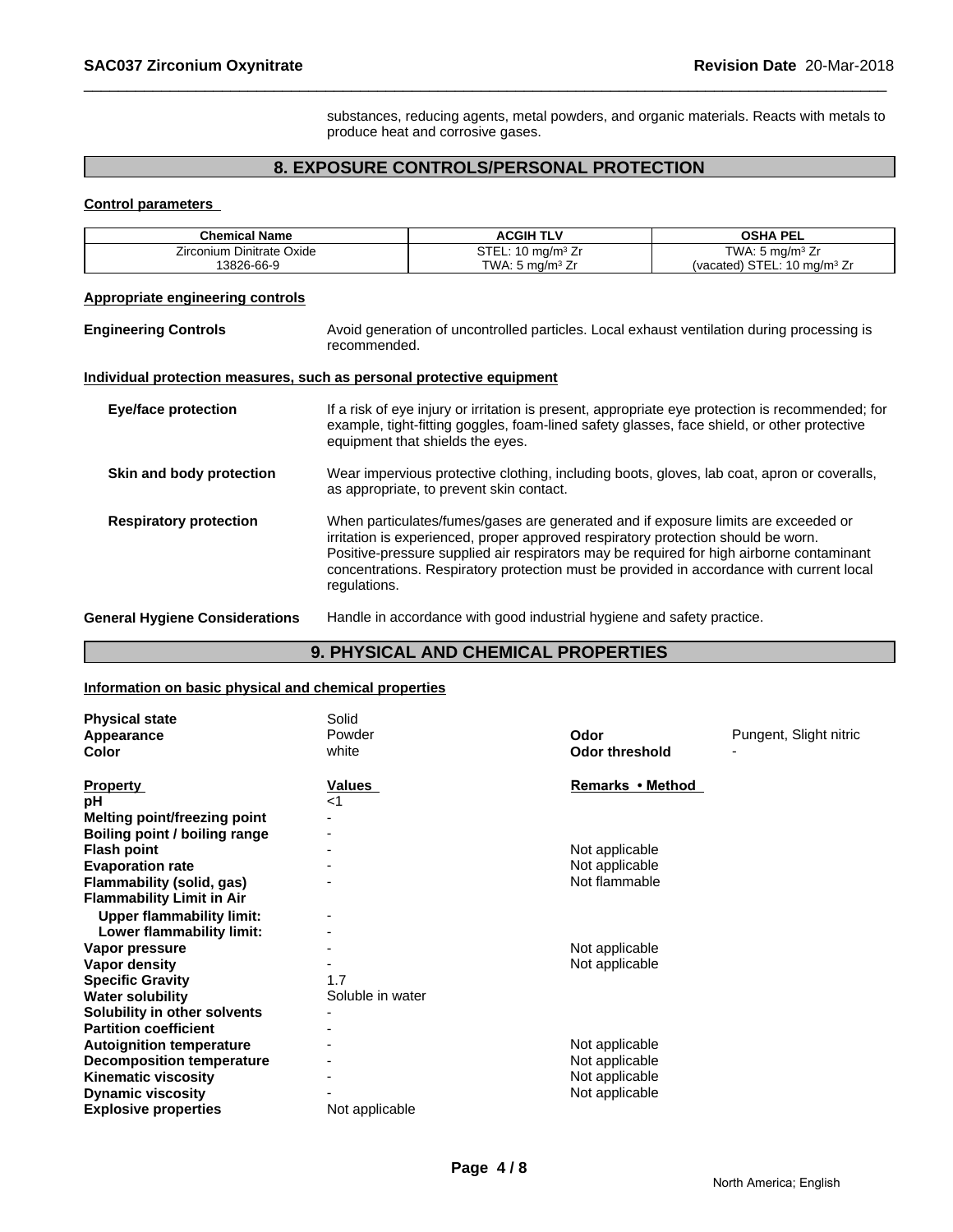| <b>Oxidizing properties</b>                       | Strong oxidizer and will react vigorously or explosively with many materials including<br>organic materials, such as wood and paper, and flammable metals. |
|---------------------------------------------------|------------------------------------------------------------------------------------------------------------------------------------------------------------|
| <b>Other Information</b>                          |                                                                                                                                                            |
| Softening point                                   | -                                                                                                                                                          |
| <b>Molecular weight</b><br><b>VOC Content (%)</b> | -<br>Not applicable                                                                                                                                        |
| <b>Density</b><br><b>Bulk density</b>             | -<br>48 lb/ft3                                                                                                                                             |
|                                                   | <b>10. STABILITY AND REACTIVITY</b>                                                                                                                        |

#### **Reactivity**

Reacts with water. Strong oxidizer and will react vigorously or explosively with many materials including organic materials, such as wood and paper, and flammable metals.

#### **Chemical stability**

Stable under recommended storage conditions.

#### **Possibility of Hazardous Reactions**

Reacts with water.

#### Hazardous polymerization Hazardous polymerization does not occur.

#### **Conditions to avoid**

Unintentional contact with water. Heat. Electrostatic discharge.

#### **Incompatible materials**

Water, alcohols, phenols, and amines. Rubber, coatings, and some plastics. Flammable substances, reducing agents, metal powders, and organic materials. Reacts with metals to produce heat and corrosive gases.

#### **Hazardous Decomposition Products**

Reacts with water to produce nitric acid and heat.

### **11. TOXICOLOGICAL INFORMATION**

#### **Information on likely routes of exposure**

#### **Product Information**

| <b>Inhalation</b>   | Product not classified.   |
|---------------------|---------------------------|
| Eye contact         | Causes severe eye damage. |
| <b>Skin Contact</b> | Causes severe skin burns. |
| Ingestion           | Harmful if swallowed.     |

| <b>Chemical Name</b>      | Oral LD50                  | <b>Dermal LD50</b> | <b>Inhalation LC50</b> |
|---------------------------|----------------------------|--------------------|------------------------|
| Zirconium Dinitrate Oxide | : 2000 mg/kg bw<br>300 and |                    |                        |
| 13826-66-9                |                            |                    |                        |

#### **Information on toxicological effects**

**Symptoms** May cause skin burns. May cause burning sensation or redness in the eyes. May cause acute gastrointestinal effects if swallowed. May cause severe upper respiratory irritation if inhaled.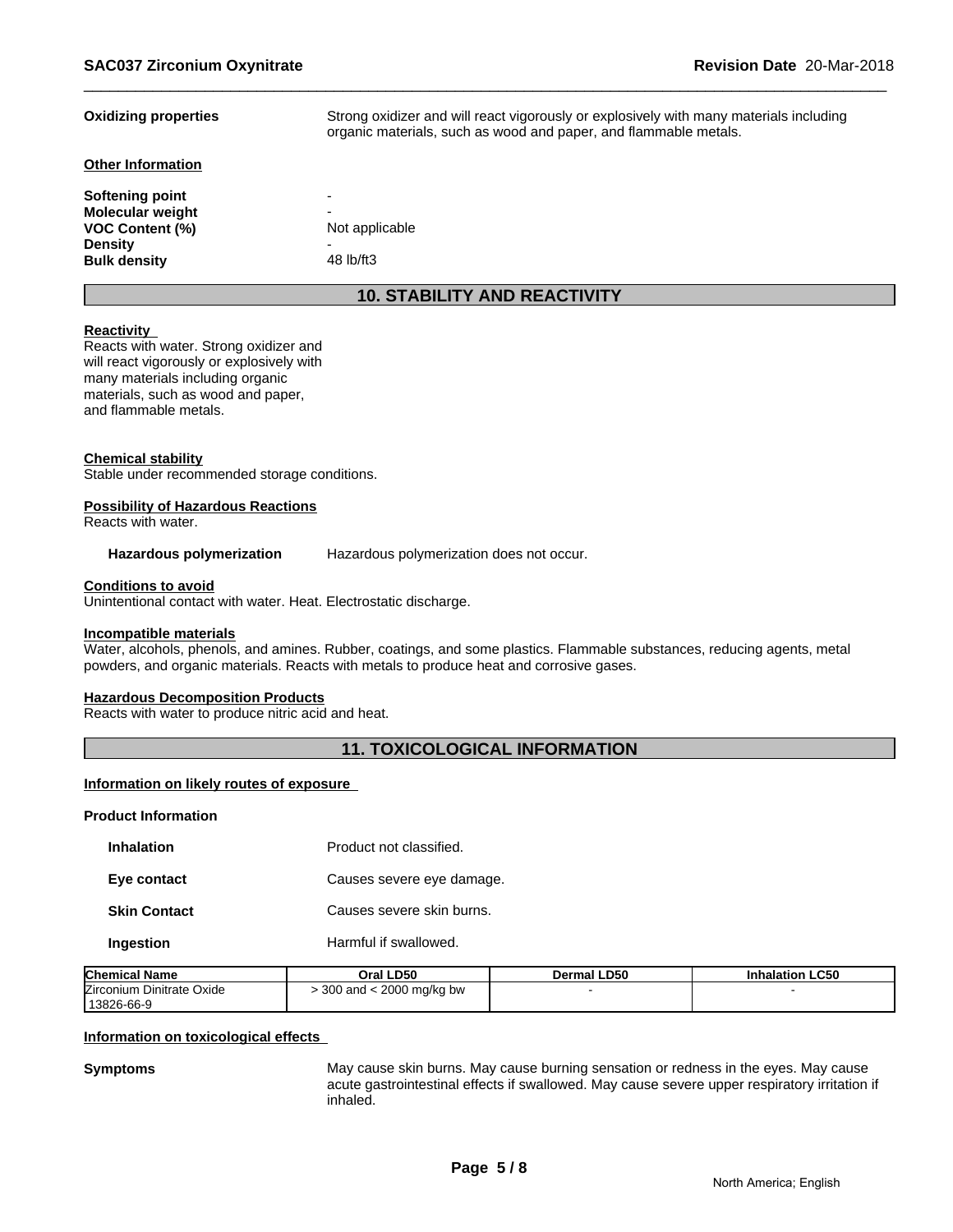### **Delayed and immediate effects as well as chronic effects from short and long-term exposure**

| <b>Acute toxicity</b>                                                                                                                                       | Harmful if swallowed.                                                                                    |
|-------------------------------------------------------------------------------------------------------------------------------------------------------------|----------------------------------------------------------------------------------------------------------|
| <b>Skin corrosion/irritation</b>                                                                                                                            | Causes severe skin burns.                                                                                |
| Serious eye damage/eye irritation                                                                                                                           | Causes severe eye damage.                                                                                |
| <b>Sensitization</b>                                                                                                                                        | Product not classified.                                                                                  |
| <b>Germ cell mutagenicity</b>                                                                                                                               | Product not classified.                                                                                  |
| Carcinogenicity                                                                                                                                             | Product not classified.                                                                                  |
| <b>Reproductive toxicity</b><br><b>STOT - single exposure</b><br><b>STOT - repeated exposure</b><br><b>Target Organ Effects</b><br><b>Aspiration hazard</b> | Product not classified.<br>Product not classified.<br>Product not classified.<br>Product not classified. |

# **12. ECOLOGICAL INFORMATION**

#### **Ecotoxicity**

This product as shipped is not classified for aquatic toxicity.

| <b>Chemical Name</b>                    | Algae/aguatic plants                                                                                                        | Fish                                                                                                  | <b>Toxicity to</b><br>microorganisms | Crustacea                                                                              |
|-----------------------------------------|-----------------------------------------------------------------------------------------------------------------------------|-------------------------------------------------------------------------------------------------------|--------------------------------------|----------------------------------------------------------------------------------------|
| Zirconium Dinitrate Oxide<br>13826-66-9 | The 72 h EC50 of zirconium I<br>dichloride oxide to<br>Pseudokirchnerella<br>subcapitata was 80% v/v<br>saturated solution. | The 96 h LL50 of zirconium<br>dinitrate oxide to<br>Oncorhynchus mykiss was<br>greater than 100 mg/L. |                                      | The 48 h EC50 of zirconium  <br>dioxide to Daphnia magna<br>was greater than 100 mg/L. |

**Persistence and degradability**

**Bioaccumulation**

#### **Mobility**

.

.

#### **Other adverse effects**

# **13. DISPOSAL CONSIDERATIONS**

| Waste treatment methods       |                                                                                                        |
|-------------------------------|--------------------------------------------------------------------------------------------------------|
| <b>Disposal of wastes</b>     | Disposal should be in accordance with applicable regional, national and local laws and<br>regulations. |
| <b>Contaminated packaging</b> | Disposal should be in accordance with applicable regional, national and local laws and<br>regulations. |

# **14. TRANSPORT INFORMATION**

**DOT**<br> **DOT**<br> **DIVID No.**<br> **Regulated**<br>
3085 **UN/ID No.**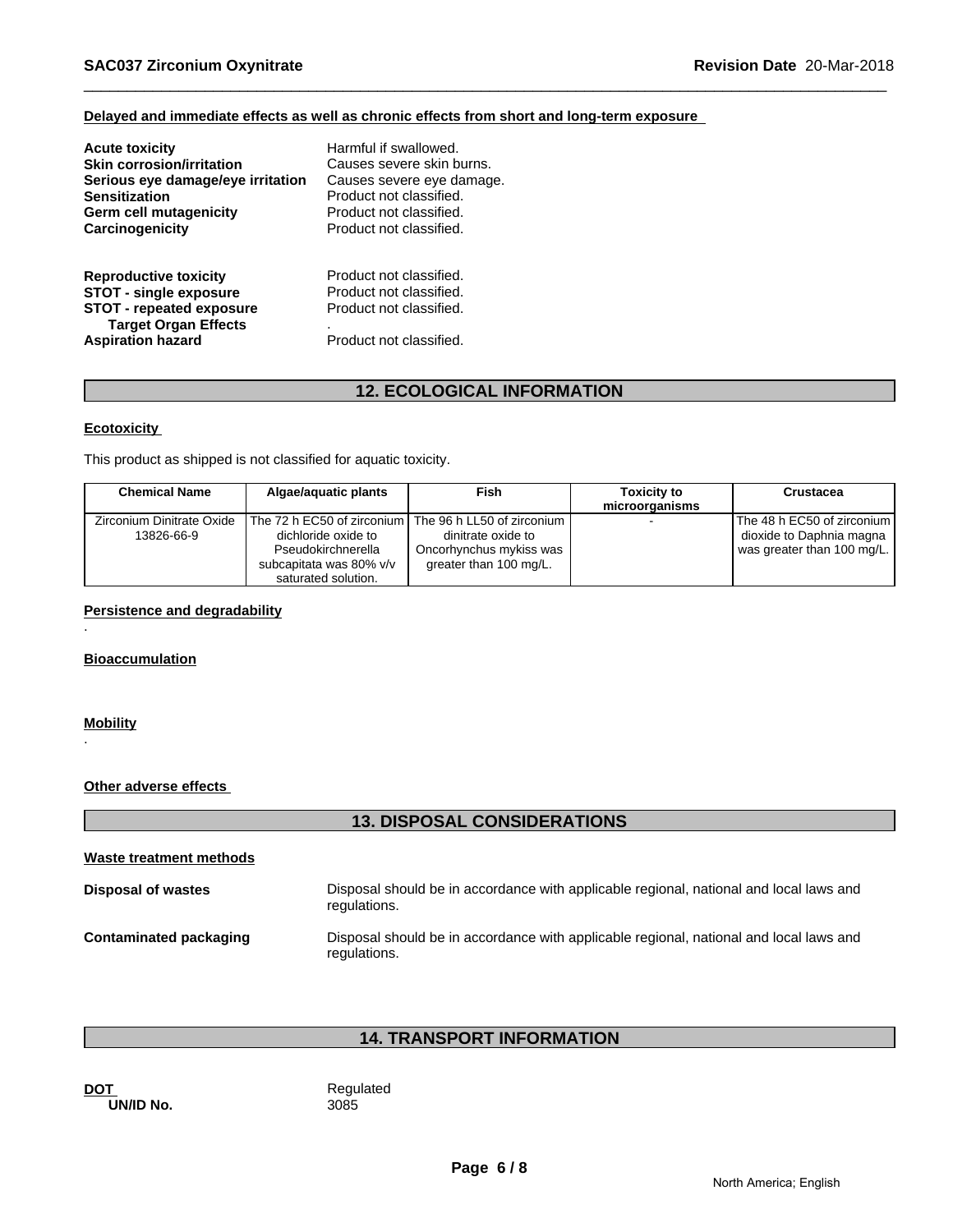| Proper shipping name            | Oxidizing Solid, Corrosive, n.o.s. (Zirconium Oxynitrate) |
|---------------------------------|-----------------------------------------------------------|
| <b>Hazard Class</b>             | 5.1                                                       |
| <b>Subsidiary class</b>         | 8                                                         |
| <b>Packing Group</b>            |                                                           |
| <b>Special Provisions</b>       | 62. IB8. IP3. T1. TP33                                    |
| <b>Emergency Response Guide</b> | 140                                                       |
| <b>Number</b>                   |                                                           |

# **15. REGULATORY INFORMATION**

| <b>International Inventories</b> |                   |  |
|----------------------------------|-------------------|--|
| <b>TSCA</b>                      | Complies          |  |
| <b>DSL/NDSL</b>                  | Complies          |  |
| <b>EINECS/ELINCS</b>             | Complies          |  |
| <b>ENCS</b>                      | Complies          |  |
| <b>IECSC</b>                     | Complies          |  |
| <b>KECL</b>                      | Complies          |  |
| <b>PICCS</b>                     | <b>Not Listed</b> |  |
| <b>AICS</b>                      | Not Listed        |  |

#### **Legend:**

 **TSCA** - United States Toxic Substances Control Act Section 8(b) Inventory

 **DSL/NDSL** - Canadian Domestic Substances List/Non-Domestic Substances List

 **EINECS/ELINCS** - European Inventory of Existing Chemical Substances/European List of Notified Chemical Substances

 **ENCS** - Japan Existing and New Chemical Substances

 **IECSC** - China Inventory of Existing Chemical Substances

 **KECL** - Korean Existing and Evaluated Chemical Substances

 **PICCS** - Philippines Inventory of Chemicals and Chemical Substances

 **AICS** - Australian Inventory of Chemical Substances

#### **US Federal Regulations**

#### **SARA 313**

Section 313 of Title III of the Superfund Amendments and Reauthorization Act of 1986 (SARA). This product does not contain any chemicals which are subject to the reporting requirements of the Act and Title 40 of the Code of Federal Regulations, Part 372

| SARA 311/312 Hazard Categories    |     |  |
|-----------------------------------|-----|--|
| Acute health hazard               | Yes |  |
| <b>Chronic Health Hazard</b>      | N٥  |  |
| Fire hazard                       | Nο  |  |
| Sudden release of pressure hazard | Nο  |  |
| <b>Reactive Hazard</b>            | Yes |  |

#### **CWA (Clean Water Act)**

This product does not contain any substances regulated as pollutants pursuant to the Clean Water Act (40 CFR 122.21 and 40 CFR 122.42)

#### **CERCLA**

This material, as supplied, does not contain any substances regulated as hazardous substances under the Comprehensive Environmental Response Compensation and Liability Act (CERCLA) (40 CFR 302) or the Superfund Amendments and Reauthorization Act (SARA) (40 CFR 355). There may be specific reporting requirements at the local, regional, or state level pertaining to releases of this material

#### **US State Regulations**

#### **California Proposition 65**

This product does not contain any Proposition 65 chemicals

#### **U.S. State Right-to-Know Regulations**